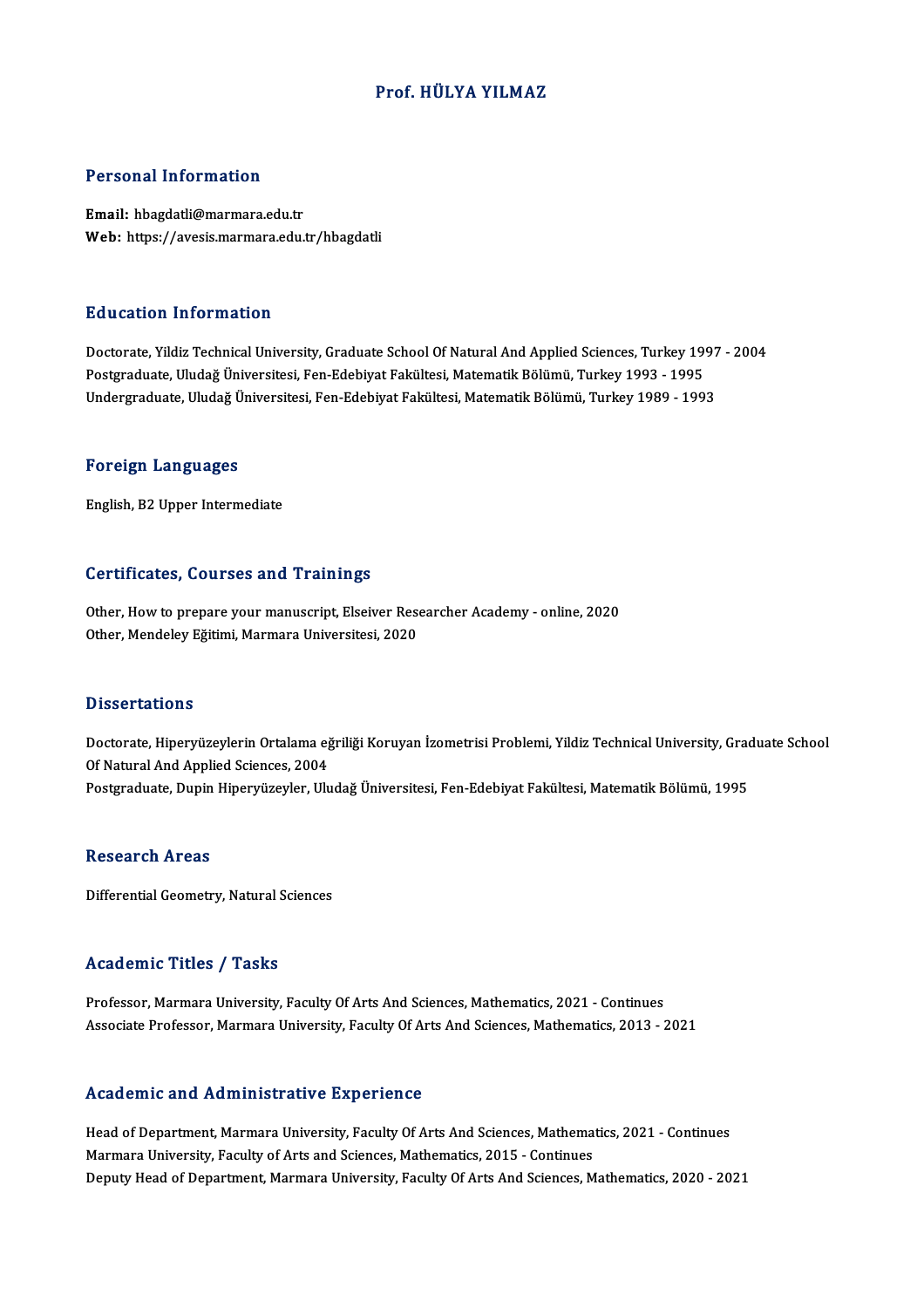# Courses

Courses<br>Selected Topics in Semi-Riemannian Geometry, Doctorate, 2021 - 2022<br>Differential Ceometry II, Undergraduate, 2021 - 2022 Selected Topics in Semi-Riemannian Geometry, Doctor<br>Differential Geometry II, Undergraduate, 2021 - 2022<br>Linear Alsohna Undergraduate, 2019 - 2019, 2019, 21 Differential Geometry II, Undergraduate, 2021 - 2022<br>Linear Algebra, Undergraduate, 2018 - 2019, 2019 - 2020, 2020 - 2021, 2021 - 2022 Differential Geometry II, Undergraduate, 2021 - 2022<br>Linear Algebra, Undergraduate, 2018 - 2019, 2019 - 2020, 2020 - 2021, 2021 - 2022<br>Analytic Geometry II, Undergraduate, 2015 - 2016, 2016 - 2017, 2017 - 2018, 2018 - 2019 Linear Algebra, Undergraduate, 2018 - 2019, 2019 - 2020, 2020 - 2021, 202<br>Analytic Geometry II, Undergraduate, 2015 - 2016, 2016 - 2017, 2017 - 2018<br>Differential geometry of manifolds, Postgraduate, 2017 - 2018, 2021 - 202 Analytic Geometry II, Undergraduate, 2015 - 2016, 20<br>Differential geometry of manifolds, Postgraduate, 201<br>Differential Geometry I, Undergraduate, 2021 - 2022<br>SemiBiamannian Geometry, Doctorate, 2021 - 2022 Differential geometry of manifolds, Postgraduate, 2017 - 2018, 2021 - 2022<br>Differential Geometry I, Undergraduate, 2021 - 2022<br>SemiRiemannian Geometry, Doctorate, 2021 - 2022 Differential Geometry I, Undergraduate, 2021 - 2022<br>SemiRiemannian Geometry, Doctorate, 2021 - 2022<br>Differential geometry of Manifolds I, Postgraduate, 2015 - 2016, 2017 - 2018, 2020 - 2021<br>Tensor Calculus Undergraduate, 2 SemiRiemannian Geometry, Doctorate, 2021 - 2022<br>Differential geometry of Manifolds I, Postgraduate, 2015 - 2016, 2017 - 2<br>Tensor Calculus, Undergraduate, 2017 - 2018, 2018 - 2019, 2020 - 2021<br>Symmetric manifolds II, Rostgr Differential geometry of Manifolds I, Postgraduate, 2018<br>Tensor Calculus, Undergraduate, 2017 - 2018, 2018<br>Symmetric manifolds II, Postgraduate, 2019 - 2020<br>Linear Algebre, Undergraduate, 2019, 2020 Tensor Calculus, Undergraduate, 2017 - 2018<br>Symmetric manifolds II, Postgraduate, 2019 -<br>Linear Algebra, Undergraduate, 2019 - 2020<br>Analytic Coometry L. Undergraduate, 2015 - 2 Symmetric manifolds II, Postgraduate, 2019 - 2020<br>Linear Algebra, Undergraduate, 2019 - 2020<br>Analytic Geometry I, Undergraduate, 2015 - 2016, 2016 - 2017, 2017 - 2018, 2018 - 2019, 2019 - 2020, 2020 - 2021 Linear Algebra, Undergraduate, 2019 - 2020<br>Analytic Geometry I, Undergraduate, 2015 - 2016, 2<br>Symmetric manifolds I, Postgraduate, 2018 - 2019<br>Linear Algebra, Undergraduate, 2018 - 2019 Analytic Geometry I, Undergraduate, 2015 - 2<br>Symmetric manifolds I, Postgraduate, 2018 - 2<br>Linear Algebra, Undergraduate, 2018 - 2019<br>Linear Algebra L Undergraduate, 2016 - 2017 Symmetric manifolds I, Postgraduate, 2018 - 2019<br>Linear Algebra, Undergraduate, 2018 - 2019<br>Linear Algebra I, Undergraduate, 2016 - 2017, 2017 - 2018<br>Ceametru of submanifolds I, Bostgraduate, 2017, 2019 Linear Algebra, Undergraduate, 2018 - 2019<br>Linear Algebra I, Undergraduate, 2016 - 2017, 2017 - 20<br>Geometry of submanifolds I, Postgraduate, 2017 - 2018<br>Analytia Coometry I, Undergraduate, 2015 - 2016 Linear Algebra I, Undergraduate, 2016 - 2017, 201<br>Geometry of submanifolds I, Postgraduate, 2017 -<br>Analytic Geometry I, Undergraduate, 2015 - 2016 Analytic Geometry I, Undergraduate, 2015 - 2016<br>Advising Theses

Yılmaz H., Weakly B-symmetric manifolds, Postgraduate, D.KURT(Student), 2020

# **Jury Memberships**

**Jury Memberships**<br>PhD Thesis Monitoring Committee Member, PhD Thesis Monitoring Committee Member, Marmara Üniversitesi, March,<br>2022 yary<br>PhD T<br>2022 PhD Thesis Monitoring Committee Member, PhD Thesis Monitoring Committee Member, I<br>2022<br>Doctoral Examination, Doctoral Examination, İstanbul Teknik Üniversitesi, January, 2022<br>Anneintment Asademie Steff, Anneintment Asademi 2022<br>Doctoral Examination, Doctoral Examination, İstanbul Teknik Üniversitesi, January, 2022<br>Appointment Academic Staff, Appointment Academic Staff, Marmara Üniversitesi, January, 2022 Doctoral Examination, Doctoral Examination, İstanbul Teknik Üniversitesi, January, 2022<br>Appointment Academic Staff, Appointment Academic Staff, Marmara Üniversitesi, January, 2022<br>Appointment Academic Staff, Appointment Ac Appointment Academic Staff, Appointment Academic Staff, Marmara Üniversitesi, January, 2022<br>Appointment Academic Staff, Appointment Academic Staff, Marmara Üniversitesi, January, 2022<br>PhD Thesis Monitoring Committee Member Appointment Aca<br>PhD Thesis Monit<br>December, 2021<br>Associato Profess PhD Thesis Monitoring Committee Member, PhD Thesis Monitoring Committee Member, Yıld<br>December, 2021<br>Associate Professor Exam, Associate Professor Exam, Marmara University, December, 2021<br>Associate Professor Exam, Associate December, 2021<br>Associate Professor Exam, Associate Professor Exam, Marmara University<br>Associate Professor Exam, Associate Professor Exam, UAK, August, 2021<br>Decterel Examination, Decterel Examination, İstanbul Telmik Üniver Associate Professor Exam, Associate Professor Exam, Marmara University, December,<br>Associate Professor Exam, Associate Professor Exam, UAK, August, 2021<br>Doctoral Examination, Doctoral Examination, İstanbul Teknik Üniversite Associate Professor Exam, Associate Professor Exam, UAK, August, 2021<br>Doctoral Examination, Doctoral Examination, İstanbul Teknik Üniversitesi, May, 2021<br>PhD Thesis Monitoring Committee Member, PhD Thesis Monitoring Commit Doctoral Examination, Doctoral Examination, İstanbul Teknik Üniversitesi, May, 2021<br>PhD Thesis Monitoring Committee Member, PhD Thesis Monitoring Committee Memb<br>2021 PhD Thesis Monitoring Committee Member, PhD Thesis Monitoring Committee Member, 1<br>2021<br>Doctoral Examination, Doctoral Examination, Yıldız Teknik Üniversitesi, November, 2020<br>Doctorate Doctorate İstanbul Teknik Üniversitesi Doctoral Examination, Doctoral Examination, Yıldız Teknik Üniversitesi, November, 2020<br>Doctorate, Doctorate, İstanbul Teknik Üniversitesi, September, 2020 Doctoral Examination, Doctoral Examination, Yıldız Teknik Üniversitesi, November, 2020<br>Doctorate, Doctorate, İstanbul Teknik Üniversitesi, September, 2020<br>Appointment Academic Staff, Appointment Academic Staff, Doğuş Ünive Doctorate, Doctorate, İstanbul Teknik Üniversitesi, September, 2020<br>Appointment Academic Staff, Appointment Academic Staff, Doğuş Üniversitesi, September, 2020<br>Appointment Academic Staff, Appointment Academic Staff, Marmar Appointment Academic Staff, Appointment Academic Staff, Do<br>Appointment Academic Staff, Appointment Academic Staff, Ma<br>Doctorate, Doctorate, İstanbul Teknik Üniversitesi, July, 2017<br>Pest Craduate, Pest Craduate, İstanbul Te Appointment Academic Staff, Appointment Academic Staff, Marmara Üniversitesi, October, 2017<br>Doctorate, Doctorate, İstanbul Teknik Üniversitesi, July, 2017<br>Post Graduate, Post Graduate, İstanbul Teknik Üniversitesi, May, 20 Post Graduate, Post Graduate, İstanbul Teknik Üniversitesi, May, 2017

# Doctorate, Doctorate, Istanbul Teknik Universitesi, December, 2015<br>Articles Published in Journals That Entered SCI, SSCI and AHCI Indexes

rticles Published in Journals That Entered SCI, SSCI and AHCI Indexes<br>I. Compatibility of φ (Ric)-vector fields on almost pseudo-Ricci symmetric manifolds<br>Xllmag H Aymur Uygal S Compatibility of  $\varphi$  (Ric)-vector fields on almost pseudo-Ricci symmetric manifolds<br>Yllmaz H., Aynur Uysal S.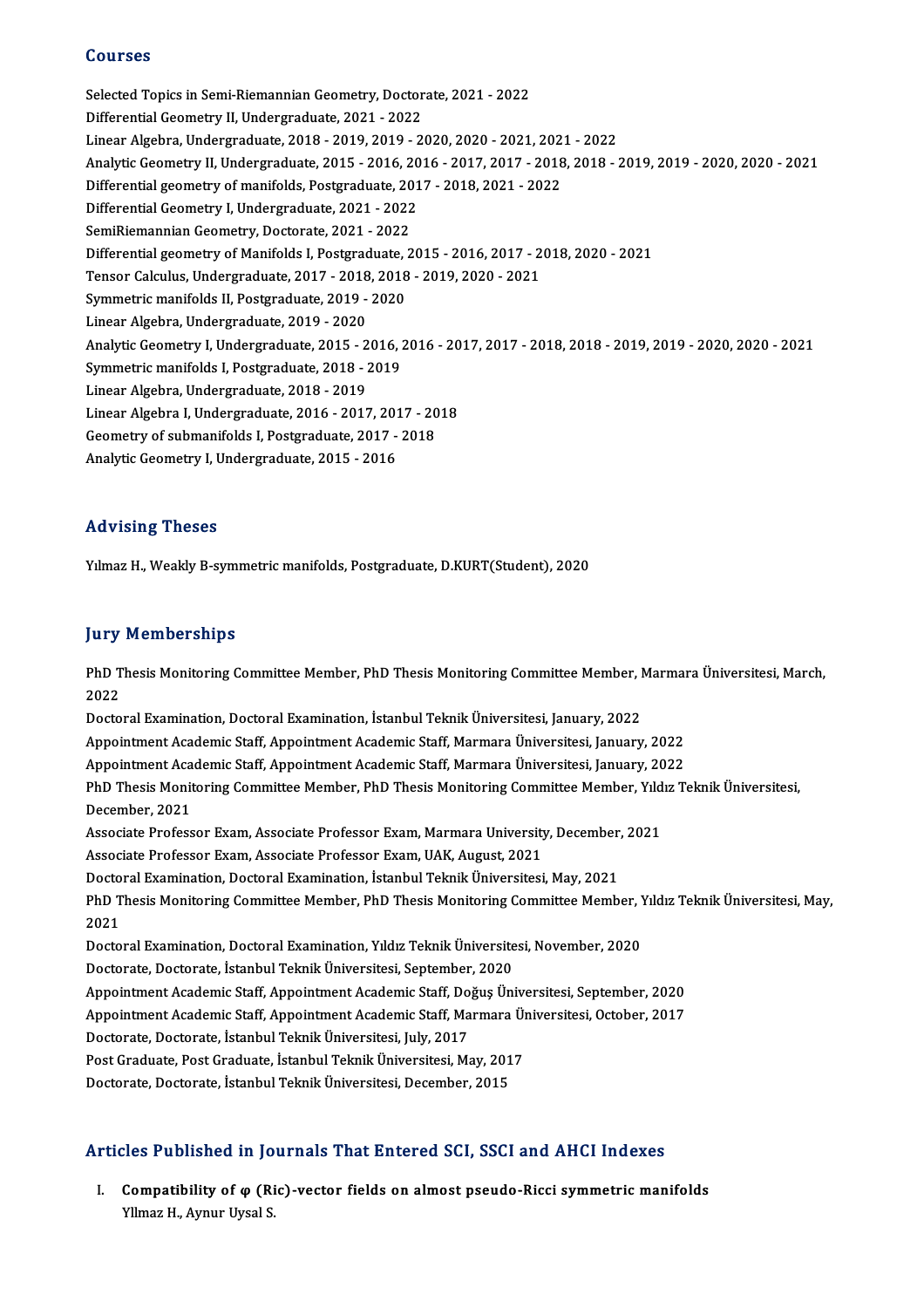International Journal of Geometric Methods in Modern Physics, vol.18, 2021 (Journal Indexed in SCI)<br>Some Properties of Conoralized Einstein Tensor for a Peoude Piesi Symmetric Monifold

- International Journal of Geometric Methods in Modern Physics, vol.18, 2021 (Journal Indexed in SCI<br>II. Some Properties of Generalized Einstein Tensor for a Pseudo-Ricci Symmetric Manifold International Journal of Geom<br>Some Properties of Genera<br>Uysal S. A. , Bagdatli Yilmaz H.<br>ADVANCES IN MATHEMATIC Some Properties of Generalized Einstein Tensor for a Pseudo-Ricci Symn<br>Uysal S. A. , Bagdatli Yilmaz H.<br>ADVANCES IN MATHEMATICAL PHYSICS, vol.2020, 2020 (Journal Indexed in SCI)<br>On elmest neaude senhermeniselly symmetric r
- Uysal S. A. , Bagdatli Yilmaz H.<br>ADVANCES IN MATHEMATICAL PHYSICS, vol.2020, 2020 (Journal Indexed in SCI)<br>III. On almost pseudo-conharmonically symmetric ricci-recurrent manifolds<br>Yilmaz H. ADVANCES IN MATHEMATICAL PHYSICS, vol.2020, 2020 (Journal Indexed in SCI) On almost pseudo-conharmonically symmetric ricci-recurrent manifolds<br>Yilmaz H.<br>Analele Stiintifice ale Universitatii Al I Cuza din Iasi - Matematica, vol.63, 2017 (Journal Indexed in SCI Expanded)<br>SOME VECTOR EIELDS ON A R
	-
- IV. SOME VECTOR FIELDS ON A RIEMANNIAN MANIFOLD WITH SEMI-SYMMETRIC METRIC CONNECTION<br>Zengin F. O., Demirbag S. A., Uysal S. A., Yilmaz H. Analele Stiintifice ale Universitatii Al I Cuza din Iasi<br>SOME VECTOR FIELDS ON A RIEMANNIAN M<br>Zengin F. O. , Demirbag S. A. , Uysal S. A. , Yilmaz H.<br>PULLETIN OF THE IPANIAN MATHEMATICAL SOC SOME VECTOR FIELDS ON A RIEMANNIAN MANIFOLD WITH SEMI-SYMMETRIC METRIC CONNE<br>Zengin F. O. , Demirbag S. A. , Uysal S. A. , Yilmaz H.<br>BULLETIN OF THE IRANIAN MATHEMATICAL SOCIETY, vol.38, pp.479-490, 2012 (Journal Indexed i

Zengin F. O. , Demirbag S. A. , Uysal S. A. , Yilmaz H.<br>BULLETIN OF THE IRANIAN MATHEMATICAL SOCIETY, vol.38, pp.479-490, 2012 (Journal Indexed<br>V. On weakly symmetric manifolds with a type of semi-symmetric non-metric conn BULLETIN<br>On weakly<br>YILMAZ H.<br>ANNALES 1 On weakly symmetric manifolds with a type of semi-symmetric non-metric connecti<br>YILMAZ H.<br>ANNALES POLONICI MATHEMATICI, vol.102, no.3, pp.301-308, 2011 (Journal Indexed in SCI)

ANNALES POLONICI MATHEMATICI, vol.102, no.3, pp.301-308, 2011 (Journal Indexed in SCI)<br>Articles Published in Other Journals

rticles Published in Other Journals<br>I. A Study on Generalized Einstein Tensor for an Almost Pseudo-Ricci Symmetric Manifold<br>Xylmas H. Urgel S. A XICS TUBLISHED THE<br>A Study on Genera<br>Yılmaz H., Uysal S. A. A Study on Generalized Einstein Tensor for an Almost Pseudo-Ricci Symmetric Manifold<br>Yılmaz H., Uysal S. A.<br>Konuralp Journal of Mathematics, vol.10, no.1, pp.103-107, 2022 (Refereed Journals of Other Institutions)<br>ON CONEO

Yılmaz H., Uysal S. A.<br>Konuralp Journal of Mathematics, vol.10, no.1, pp.103-107, 2022 (Refereed Journals of Other Institutions)<br>II. ON CONFORMALLY SYMMETRIC GENERALIZED RICCI-RECURRENT MANIFOLDS WITH APPLICATIONS<br>IN CENER Konuralp Journal of Mathematics, vol.10, no.1, pp.103-107, 2022 (Refereed Journals of Other Institutions)<br>ON CONFORMALLY SYMMETRIC GENERALIZED RICCI-RECURRENT MANIFOLDS WITH APPLICA<br>IN GENERAL RELATIVITY<br>Yılmaz H. **ON CONE<br>IN GENE<br>Yılmaz H.**<br>Pullatin e IN GENERAL RELATIVITY<br>Yılmaz H.<br>Bulletin of mathematical analysis and applications, vol.13, no.3, pp.39-50, 2021 (Journal Indexed in ESCI)<br>Weak Manajastive symmetries for a Sasakian manifold

Yılmaz H.<br>Bulletin of mathematical analysis and applications, vol.13, no.3,<br>III. Weak M-projective symmetries for a Sasakian manifold<br>VII MAZ H Bulletin of<br>Weak M-p<br>YILMAZ H.<br>Differentie Weak M-projective symmetries for a Sasakian manifold<br>YILMAZ H.<br>Differential Geometry - Dynamical Systems,, vol.23, pp.18-26, 2021 (Refereed Journals of Other Institutions)

YILMAZ H.<br>Differential Geometry - Dynamical Systems,, vol.23, pp.18-26, 2021 (F<br>IV. Sasakian manifolds satisfying certain conditions on Q tensor<br>VILMAZ H Differentia<br>Sasakian<br>YILMAZ H.<br>Journal of t Sasakian manifolds satisfying certain conditions on Q tenso<br>YILMAZ H.<br>Journal of Geometry, vol.111, no.3, 2020 (Journal Indexed in ESCI)<br>A Note on An Almest Centenst Metric Manifold with A Tyne

- YILMAZ H.<br>Journal of Geometry, vol.111, no.3, 2020 (Journal Indexed in ESCI)<br>V. A Note on An Almost Contanct Metric Manifold with A Type of Semi-symmetric Non-metric<br>Connection Journal of Ge<br>A Note on A<br>Connection<br>VII MA7 H A Note on<br>Connectio<br>YILMAZ H.<br>Mathemati Connection<br>Mathematical Sciences and Applications E-Notes, vol.6, pp.50-57, 2018 (Refereed Journals of Other Institutions)<br>Mathematical Sciences and Applications E-Notes, vol.6, pp.50-57, 2018 (Refereed Journals of Other I
	-

YILMAZ H.<br>Mathematical Sciences and Applications E-Notes, vol.6, pp.50-57, 2018 (Refereed Journals of Other Institution<br>VI. On hypersurfaces of a Riemannian manifolds with a Ricci quarter symmetric metric connection<br>VII MA Mathemation<br>**On hypers**<br>YILMAZ H. On hypersurfaces of a Riemannian manifolds with a Ricci quarter symmetric metric connection<br>Acta Matematica Academie Paedagogiace Nyíregyháziensis, 2017 (Refereed Journals of Other Institutions)<br>On almost psoude quasi sonf

YILMAZ H.<br>Acta Matematica Academie Paedagogiace Nyíregyháziensis, 2017 (<br>VII. On almost pseudo quasi conformally symmetric manifolds<br>VII MAZ H Acta Maten<br>**On almost**<br>YILMAZ H.<br>Polatinde l

YILMAZ H.<br>Boletinde la asociacion mathematical Venezolan, vol.21, pp.69-85, 2014 (Refereed Journals of Other Institutions)

YILMAZ H.<br>Boletinde la asociacion mathematical Venezolan, vol.21, pp.69-t<br>VIII. On generalized semi pseudo Ricci symmetric manifolds<br>Vilmar H Boletinde<br>**On gene**r<br>Yılmaz H.<br>mathema:

Yilmaz H.<br>mathematica Panonica, vol.24, pp.55-64, 2013 (Refereed Journals of Other Institutions)

- Yılmaz H.<br>mathematica Panonica, vol.24, pp.55-64, 2013 (Refereed Journals of Other Institution<br>IX. On decomposable almost pseudo conharmonically symmetric manifolds<br>Valmes H mathema<br>**On deco**<br>Yılmaz H.<br>Acta Univ
	-

On decomposable almost pseudo conharmonically symmetric manifolds<br>Yılmaz H.<br>Acta Univ. Palacki. Olomuc. Fac. Rer. Nat. Mathematica, vol.51, pp.111-124, 2012 (Refereed Journals of Other<br>Institutione) Yılmaz H.<br>Acta Univ. Pa<br>Institutions)<br>on a somi sı Acta Univ. Palacki. Olomuc. Fac. Rer. Nat. Mathematica, vol.51, pp.111-124, 2012 (Refereed Journals of C<br>Institutions)<br>X. on a semi symmetric metric connection with a special condition on a Riemannian manifold<br>Vilman H. Zo

Institutions)<br>**on a semi symmetric metric**<br>Yılmaz H., Zengin F., Uysal S. A.<br>Europen journal of nure and a on a semi symmetric metric connection with a special condition on a Riemannian manifold<br>Yılmaz H., Zengin F., Uysal S. A.<br>Europan journal of pure and applied mathematics, vol.4, pp.152-161, 2011 (Refereed Journals of Other

Yılmaz H., Ze<br>Europan jou<br>Institutions)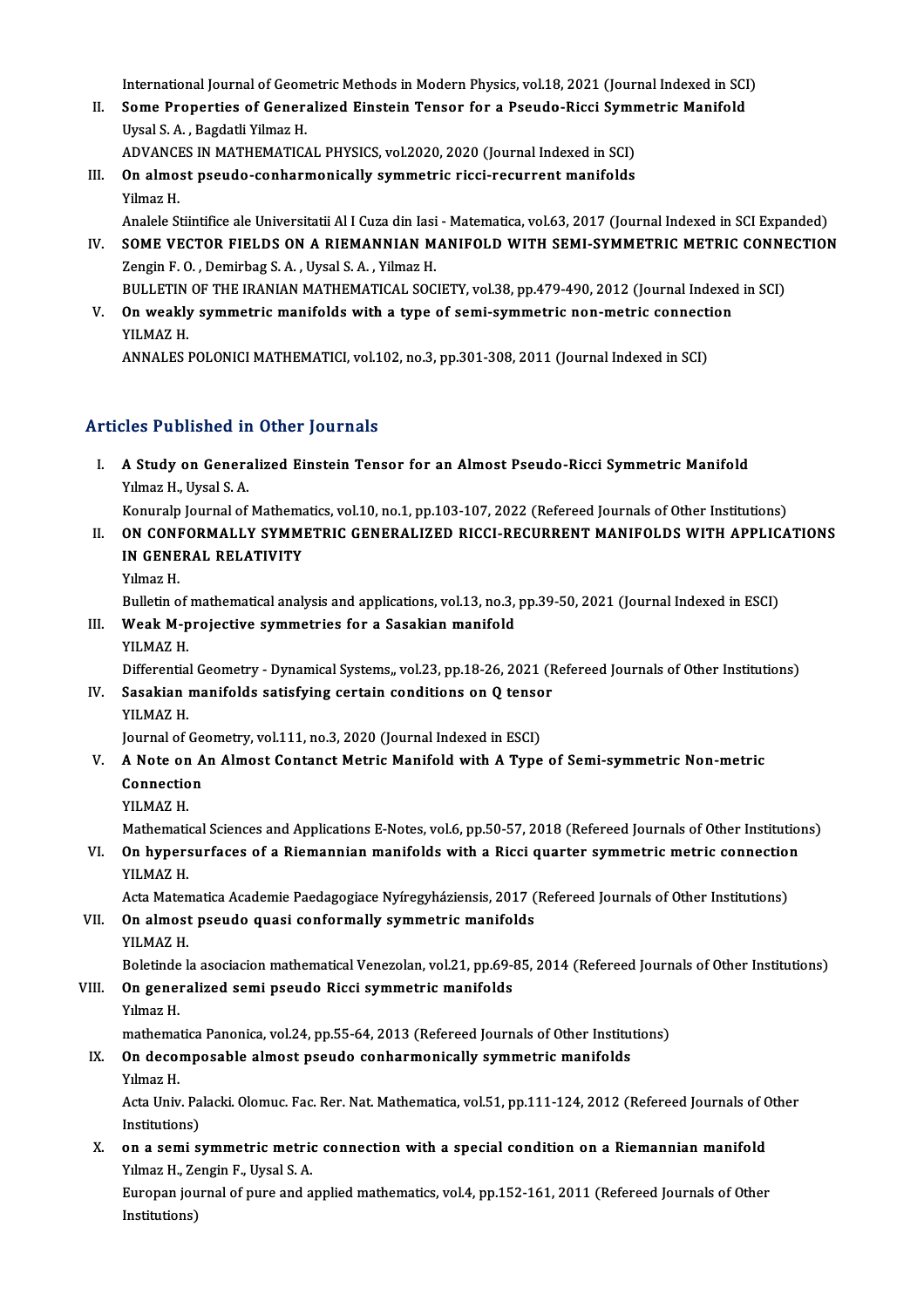- XI. On quasi Einstein manifolds admitting a Ricci quarter symmetric metric connection<br>ALTAV REMIRRAČ S. VILMAZ H. UVSAL S.A., ZENCIN E )<br>ALTAY DEMİRBAĞ S., YILMAZ H., UYSAL S. A. , ZENGİN F.<br>bullatin of mathematical analysis and annlisations, yol 4 . On quasi Einstein manifolds admitting a Ricci quarter symmetric metric connection<br>ALTAY DEMİRBAĞ S., YILMAZ H., UYSAL S. A. , ZENGİN F.<br>bulletin of mathematical analysis and applications, vol.4, pp.84-91, 2011 (Refereed Jo ALTAY DEMIRBAĞ S., YILMAZ H., UYSAL S. A. , ZENGİN F.<br>bulletin of mathematical analysis and applications, vol.4, pp.84-91, 2011 (Refereed Journals of Other Ir<br>XII. the projective quarter symmetric metric connection and the
- bulletin of mathemat<br>the projective qua<br>Yılmaz H., Uysal S. A.<br>The International Me

The International Mathematical Forum, vol.48, pp.2369-2376, 2009 (Refereed Journals of Other Institutions)

# Books&Book Chapters

ooks & Book Chapters<br>I. A special type of semi-symmetric connection<br>Vilmer H. Zongin E. Uvgel S.A. No di Doon dhapters<br>A special type of semi-symi<br>Yılmaz H., Zengin F., Uysal S. A. Yılmaz H., Zengin F., Uysal S. A.<br>LAP LAMBERT Academic Publishing GmbH&Co. KG, Saarbrücken, 2012

# Refereed Congress / Symposium Publications in Proceedings

- efereed Congress / Symposium Publications in Proceedings<br>I. Generalized Einstein tensor for an almost pseudo-Ricci symmetric manifold<br>VILMAZH JIVSAL S A Your doing test 7 b.<br>Generalized Einstein<br>YILMAZ H., UYSAL S. A. Generalized Einstein tensor for an almost pseudo-Ricci symmetric manifold<br>YILMAZ H., UYSAL S. A.<br>3rd International Conference on Pure and Applied Mathemtics, ICPAM-VAN 2020, 3 - 05 September 2020<br>Zawf B. simetrik Manifoldl YILMAZ H., UYSAL S. A.<br>3rd International Conference on Pure and Applied Mat<br>II. **Zayıf B-simetrik Manifoldlar üzerine bir çalışma**<br>Kurt D., YILMAZ H.
- 3rd International C<br>**Zayıf B-simetrik**<br>Kurt D., YILMAZ H.<br><sup>22. Husal Matamat</sup> Zayıf B-simetrik Manifoldlar üzerine bir çalışma<br>Kurt D., YILMAZ H.<br>32. Ulusal Matematik Sempozyumu, Samsun, Turkey, 31 August - 03 September 2019<br>A(Bis), vester fields en almest neaude Bissi summetris manifolds. Kurt D., YILMAZ H.<br>32. Ulusal Matematik Sempozyumu, Samsun, Turkey, 31 August - 03 Septer<br>III. (φ(Ric)-vector fields on almost pseudo Ricci symmetric manifolds<br>VII MAZ H. IIVSALS A., KIPIK RÁCZ R
- 32. Ulusal Matematik Sempozyumu, San<br>φ(Ric)-vector fields on almost pse<br>YILMAZ H., UYSAL S. A. , KIRIK RÁCZ B.<br>MICORAM 2019. Peris. Erance 28, 21. **(Ric)-vector fields on almost pseudo Ricci sy<br>2019 - YILMAZ H., UYSAL S. A. , KIRIK RÁCZ B.<br>MICOPAM 2019, Paris, France, 28 - 31 August 2019<br>A Study on Some Special Biemennian Menifold**
- YILMAZ H., UYSAL S. A. , KIRIK RÁCZ B.<br>MICOPAM 2019, Paris, France, 28 31 August 2019<br>IV. A Study on Some Special Riemannian Manifolds with Semi-Symmetric Metric Connection<br>VILMAZ H. IWSAL S. A., KIRIK RÁCZ R. MICOPAM 2019, Paris, France, 28 - 31 /<br>A Study on Some Special Riemanni<br>YILMAZ H., UYSAL S. A. , KIRIK RÁCZ B.<br>17th International Geometry Symnesiy. 17th International Geometric Metric Metri<br>19th International Geometry Symposium, Erzincan, Turkey, 19 - 22 June 2019, pp.30<br>17th International Geometry Symposium, Erzincan, Turkey, 19 - 22 June 2019, pp.30<br>A Study On Some YILMAZ H., UYSAL S. A. , KIRIK RÁCZ B.<br>17th International Geometry Symposium, Erzincan, Turkey, 19 - 22 June 2019, pp.30<br>V. A Study On Some Special Riemannian Manifolds With Semi-Symmetric Metric Connection<br>VILMAZ H. UYSAL
- 17th International Geometry Symposium, Erzincan, Turkey, 19 22 June 2019, pp.30<br>A Study On Some Special Riemannian Manifolds With Semi-Symmetric Metr<br>YILMAZ H., UYSAL S.A., KIRIK B.<br>17. International Geometry Semposium, 17. It also also a Special Riemannian Manifolds With Semi-Symmetry VILMAZ H., UYSAL S. A., KIRIK B.<br>17. International Geometry Semposium, Erzincan, Turkey, 19 - 22 June 2019<br>Seme results en week M prejective symmetris Sese
	-
- YILMAZ H., UYSAL S. A. , KIRIK B.<br>17. International Geometry Semposium, Erzincan, Turkey, 19 22 June 2019<br>VI. Some results on weak M-projective symmetric Sasakian manifolds<br>VII MAZ H 17. Interna<br>Some resu<br>YILMAZ H.<br>17. Interna Some results on weak M-projective symmetric Sasakian manifolds<br>YILMAZ H.<br>17. International Geometry Semposium, Erzincan, Turkey, 19 - 22 June 2019<br>O tensor on Sasakian manifolds YILMAZ H.<br>17. International Geometry Semposium, Erzincan, Turkey, 19 - 22 June 2019<br>VII. O tensor on Sasakian manifolds
	-
- YILMAZ H. Q tensor on Sasakian manifolds<br>YILMAZ H.<br>IFSCOM 2018, Kahramanmaraş, Turkey, 5 - 09 September 2018<br>On an almast santast matris manifold with tune of sami s
- YILMAZ H.<br>IFSCOM 2018, Kahramanmaraş, Turkey, 5 09 September 2018<br>VIII. On an almost contact metric manifold with type of semi-symmetric non-metric connection<br>VII MAZ H IFSCOM 20<br>**On an alm**<br>YILMAZ H.<br>JECMSA 20 On an almost contact metric manifold with type of<br>IECMSA 2017 Budapest/Hungary, 15 - 18 August 2017<br>A note on hypersurfaces of a Biamannian manifol
	-
	- YILMAZ H.<br>IECMSA 2017 Budapest/ Hungary, 15 18 August 2017<br>IX. A note on hypersurfaces of a Riemannian manifold with a Ricci quarter symmetric metric connection<br>VILMAZ H IECMSA 2017 Budapest/Hungary, 15 - 18 August 2017<br> **A note on hypersurfaces of a Riemannian manifold with a Ricci quarter symme**<br>
	YILMAZ H.<br>
	IECMSA-2016 Belgrade / Serbia, Belgrade, Serbia And Montenegro, 16 - 19 August 20 A note on hypersurfaces of a Riemannian manifold with a Ricci quarter symme<br>IECMSA-2016 Belgrade / Serbia, Belgrade, Serbia And Montenegro, 16 - 19 August 2016<br>A note on some vector fields on a Biomannian manifold with a s

YILMAZ H.<br>IECMSA-2016 Belgrade / Serbia, Belgrade, Serbia And Montenegro, 16 - 19 August 2016<br>X. A note on some vector fields on a Riemannian manifold with a special type of semi symmetric<br>connection **IECMSA-2016**<br>**A** note on seconnection<br>**ZEMCIME** A A note on some vector fields on a Riemannian mar<br>connection<br>ZENGİN F., ALTAY DEMİRBAĞ S., UYSAL S.A. , YILMAZ H.<br>VIII. Coometri comnomumu Antalya Turkay 29 Anril - 93 connection<br>ZENGİN F., ALTAY DEMİRBAĞ S., UYSAL S. A. , YILMAZ H.<br>VIII. Geometri sempozyumu Antalya, Turkey, 29 April - 02 May 2010, pp.53-54

ZENGIN F., ALTAY DEMIRBAĞ S., UYSAL S. A. , YILMAZ H.<br>VIII. Geometri sempozyumu Antalya, Turkey, 29 April - 02 May 2010, pp.53-54<br>XI. A study of semi symmetric metric connection with a special condition on a Riemannian man VIII. Geometri sempozyumu Antalya, Turkey, 29 April - 0<br>A study of semi symmetric metric connection with<br>YILMAZ H., ALTAY DEMİRBAĞ S., ZENGİN F., UYSAL S. A.<br>VIII. Geometri Semperuymu Antalya Turkey, 29 April - 0 A study of semi symmetric metric connection with a special condition<br>YILMAZ H., ALTAY DEMİRBAĞ S., ZENGİN F., UYSAL S. A.<br>VIII. Geometri Sempozyumu Antalya, Turkey, 29 April - 02 May 2010, pp.62-63